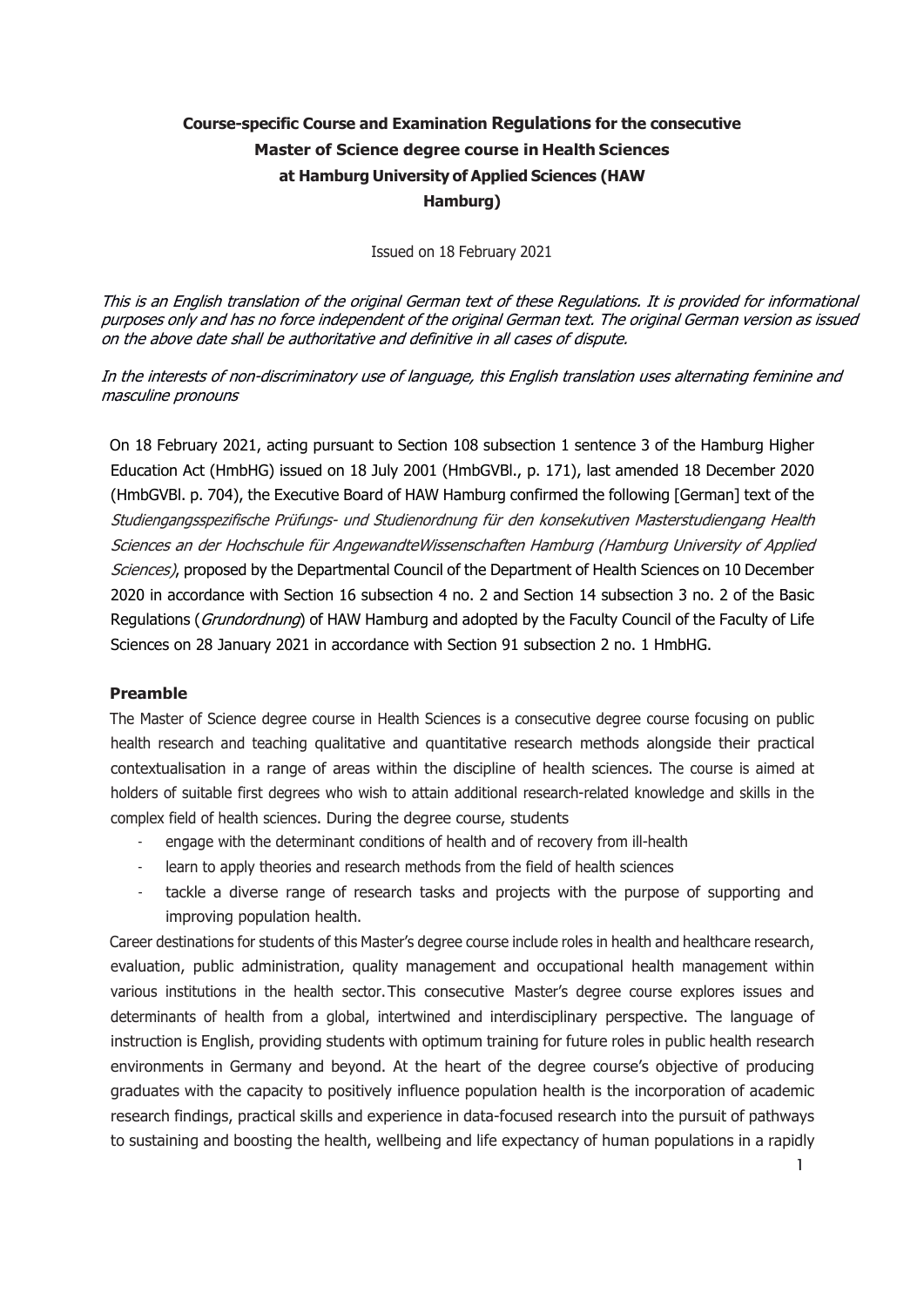changing world.

#### **1. General provisions; extent of application**

(1) These Course-specific Course and Examination Regulations govern the conduction and completion of the Master of Science degree course in Health Sciences at HAW Hamburg. They are supplemented by the General Course and Examination Regulations for Bachelor's and Master's degree courses in engineering, the sciences and health sciences, and computer science/information technology (Allgemeine Prüfungs- und Studienordnung für Bachelor- und Masterstudiengänge der Ingenieur-, Natur- und Gesundheitswissenschaften sowie der Informatik an der Hochschule für Angewandte Wissenschaften Hamburg (APSO-INGI), of which the currently valid German-language version shall be authoritative. (2) Students may, upon approved request, study this degree course to an individualised part-time schedule, as provided for in the Ordnung zur Regelung des individuellen Teilzeitstudiums (ORiT) an der Hochschule für Angewandte Wissenschaften Hamburg (Regulations on Individualised Part-Time Degree

Study at HAW Hamburg).

#### **2. Academic degree awarded upon completion**

(1) HAW Hamburg shall award the academic degree of Master of Science (M. Sc.) upon successful completion of the degree course.

(2) The degree shall be awarded to candidates demonstrating successful attainment of a minimum total of 300 ECTS credit points (CP), comprising a prior degree course and the content of the Master of Science degree course in Health Sciences.

#### **3. Standard duration and structure of course, course curriculum**

(1) The Master's degree course in Health Sciences is a consecutive Master's degree course.

(2) The standard duration of the course is four semesters of study. Completion of the Master of Science degree requires the attainment of 120 CP. One CP corresponds to a workload of 30 hours. The curriculum has a modular structure. The usual definition of a module is a discrete course unit which is made up of one or more related classes taken alongside one another as far as possible and designed to lead towards an overarching outcome in terms of the acquisition of knowledge and skills. The currently valid edition of the Module Handbook for the degree course, published in the area of the HAW Hamburg website for regulations (Ordnungen in Studium und Lehre), shall set out the structure and content of the various modules and the learning objectives underlying them. The course schedule in the Appendix to these Regulations provides an overview of the structure of modules in the course. Attainment of the CP pertaining to each module shall be contingent upon the successful completion of the examinations and/or assessments (*Prüfungsleistungen*) required for each class.

(3) The curriculum for the course consists of a total of nine required modules, including the Master thesis and Research Project, and five required elective modules, of which students must choose three in total. In each of the first and second semesters (first part of course), students shall take five modules, each worth 6 CP. In their first semester, students shall take four required modules and one required elective module, chosen from the two offered. In their second semester, they shall take three required modules and two required elective modules, chosen from the three offered. In their third semester, students shall complete a 22-week Research Project, worth 30 CP and conducted with academic support. In their fourth and final semester, students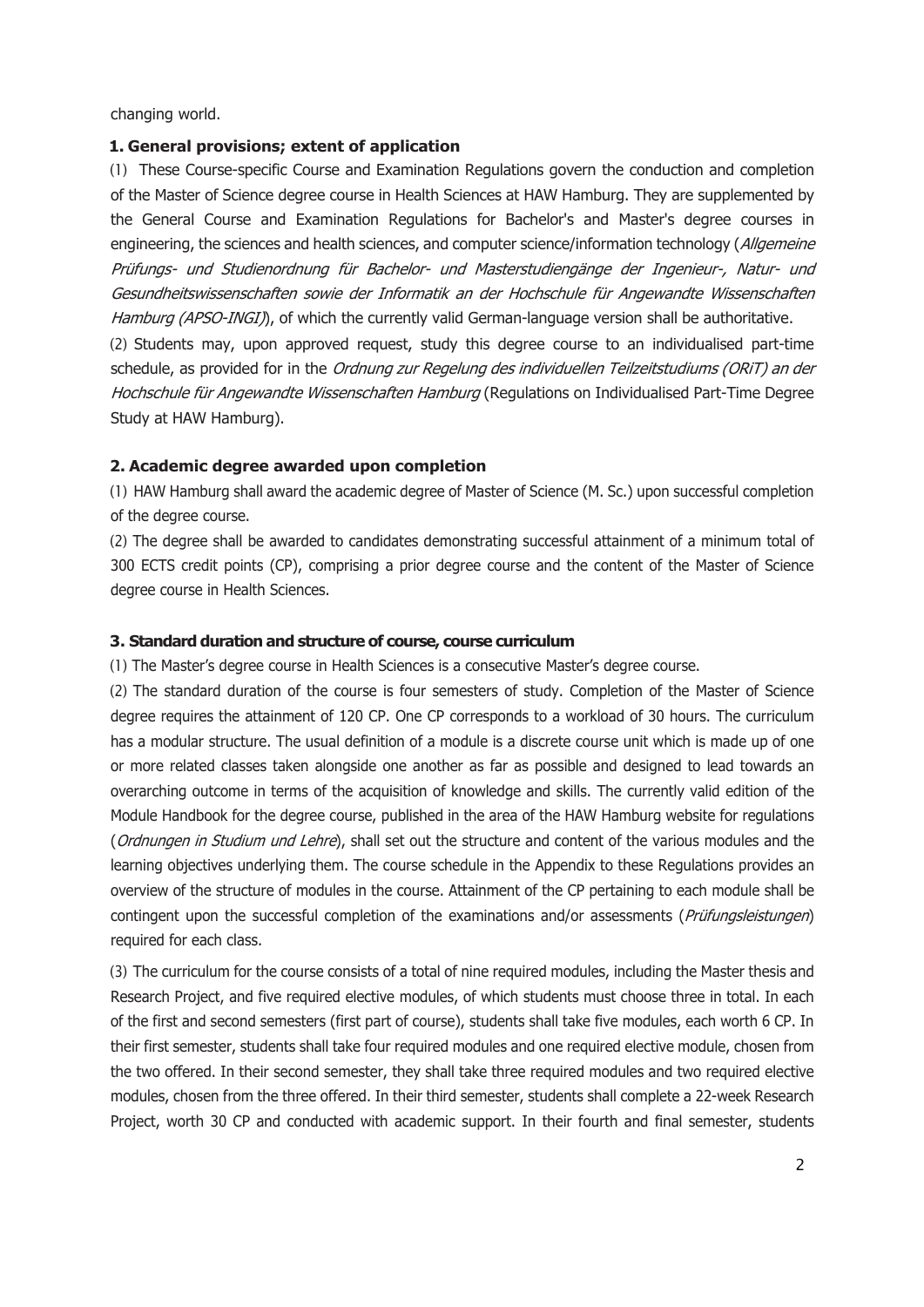complete their Master thesis, whose successful completion and submission is worth 30 CP (second part of the course).

(4) The language of instruction and assessment is principally English.

(5) The Faculty shall issue a course guide (Vorlesungsverzeichnis), approved by the Faculty Council, containing details of the content and scope of each module and of the semester in which it is to be taken.

## **4. Research Project**

(1) The purpose of the Research Project is to enable students to attain practical experience and skills in the exploration of and successful engagement with current research topics in the health sciences.

(2) Students must have completed all modules pertaining to the first part of the course before they can proceed to the Research Project.

(3) Students shall complete their Research Project in the Public Health Research Group, the Sustainable Development and Climate Change Management Research and Transfer Centre (FTZ NK), the Medicine, Health and Technology Research and Transfer Centre (FTZ Medizin, Gesundheit und Technik) and the Competence Center for Health (CCG). Students may request the approval of the Chair of the Examinations Committee for another suitable research project or external research internship or placement to count as their Research Project.

(4) The Research Project shall take place for a duration of 22 weeks. Students shall attend an accompanying seminar at which they will have the opportunity to discuss and reflect critically on their work.

(5) Students shall complete their Research Project by giving an assessed oral presentation. The assessors shall be the member of HAW academic staff supervising the student's project and a further member of the Department, whom the student shall propose and the Examinations Committee shall appoint. 30 CP are awarded for successful completion of the Research Project.

(6) Any publication arising from the Research Project shall include a reference to the institutional origin of the work, using the following form of words: 'Department Gesundheitswissenschaften, Fakultät Life Sciences, Hochschule für Angewandte Wissenschaften Hamburg' (or, if English is more appropriate, 'Department of Health Sciences, Faculty of Life Sciences, Hamburg University of Applied Sciences').

## **5. Master thesis**

(1) Students may not progress to their Master thesis until they have successfully completed i) all Prüfungsleistungen pertaining to the first part of the course and ii) their Research Project. Exceptions shall be at the discretion and upon the approval of the Examinations Committee.

(2) Students shall write their Master thesis in English. Students who wish to write in a language other than English shall apply to the Examinations Committee for permission to do so.

(4) Students shall have a period of six months in which to produce and submit their Master thesis.

(5) Students shall be awarded 30 CP on successful completion of their Master thesis.

## **7. Master's degree examination**

(1) The purpose of the Master of Science examination is to establish whether the student concerned has attained competency in the theoretical knowledge and methods required for the academically high-level tasks she will complete in her future professional career, is able to link and contextualise issues on an interdisciplinary basis, and can work independently to apply and advance academic and scientific knowledge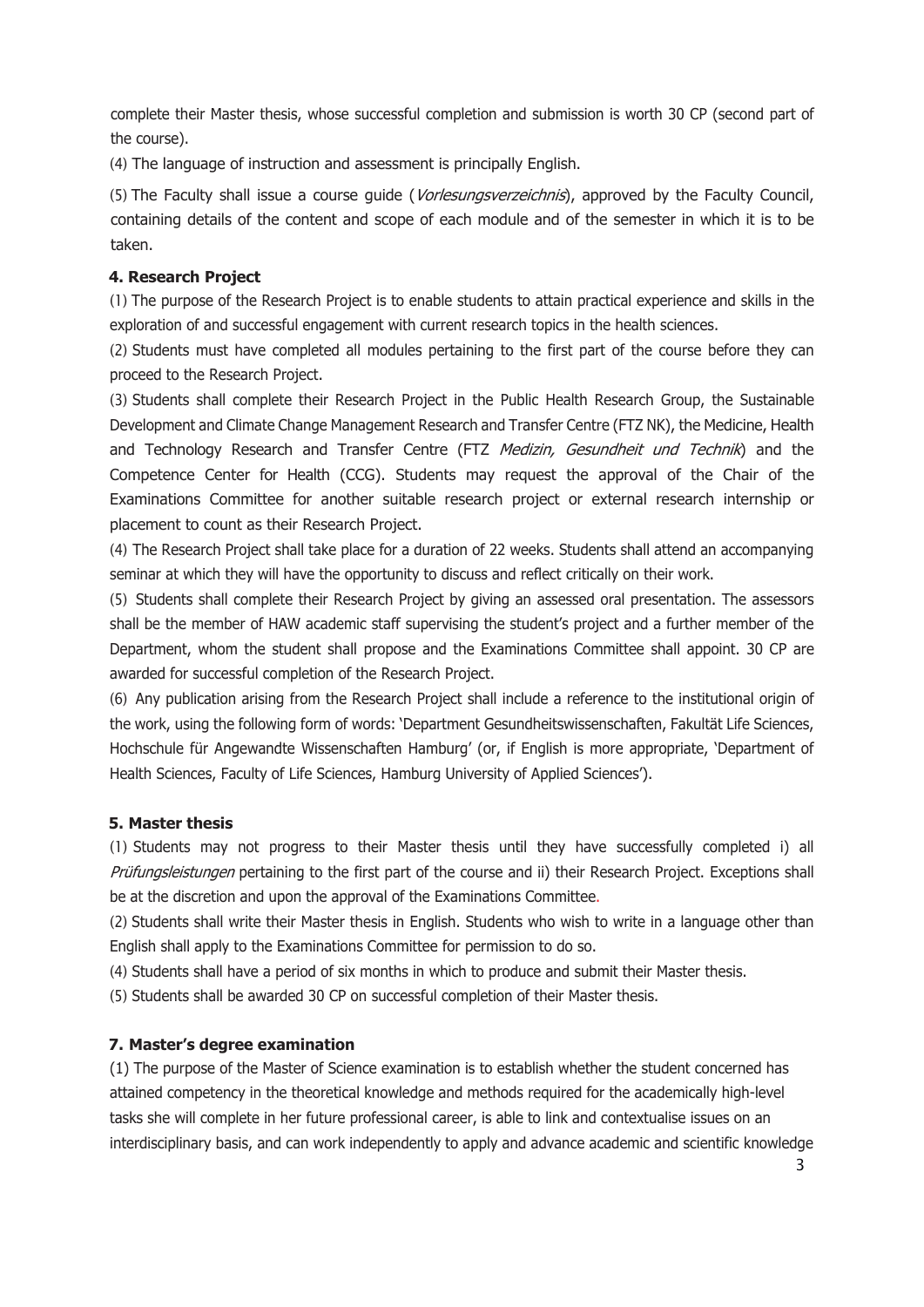and methods.

(2) The Master of Science examination shall consist of the examinations and assessments (*Prüfungsleistungen*) whose completion is required during the first part of the course (see Section 3 subsection 3 above), the student's Research Project (see Section 4 above) and the student's Master thesis (see Section 5 above).

(3) 40 per cent of the student's overall final grade shall be calculated from the module grades awarded for the modules completed in the first part of the course, weighted in accordance with the CP attached to each module. The grade awarded for the student's Research Project (see Section 4 above) shall count for 20 per cent of the overall final grade, and the grade awarded for the Master thesis (see Section 5 above) shall count for the remaining 40 per cent.

(4) The student's Certificate of Examinations and degree certificate shall be issued in English and German.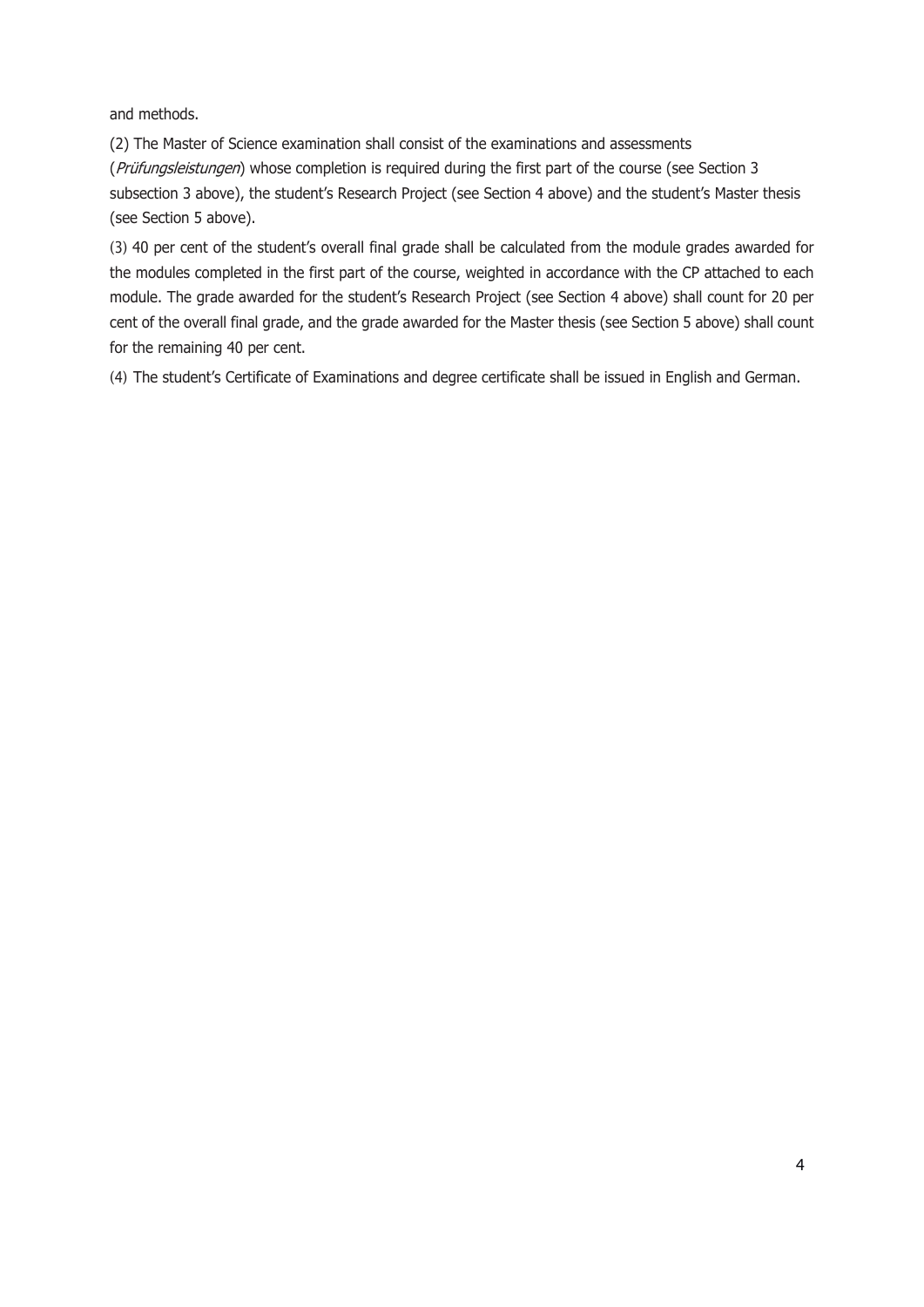#### **8. Forms of assessment**

(1) If the appropriate regulations permit the use of various forms of assessment for a Prüfungsleistung, the member of academic staff responsible for delivering the class/module shall determine, by the date of commencement of the class at the latest, the form of assessment that will be used, and announce it to the students. This decision may not be revised at a later date.

(2) Alongside the forms of assessment given in Section 14 of APSO-INGI, assessment may take place in the form of a portfolio examination, which is a formal, graded assessment consisting of up to three different components, each of which shall be assessed in a different form; one example might be a written examination, coursework/exercises to be completed during the semester, and an oral examination. The member of academic staff responsible for examining the module/class shall select the components of the portfolio examination from the list of forms of assessment given in Section 14 APSO-INGI, with the addition of coursework/exercises to be completed during the semester. The overall workload associated with the portfolio examination, and its level of difficulty, shall not exceed those associated with other forms of assessment. The member of academic staff responsible for delivering the class/module shall determine the weighting of each component for the calculation of an overall grade for the portfolio examination. If the course schedule gives 'portfolio examination' as an assessment option for a course, class or module, the member of academic staff responsible for delivering it shall determine, at the beginning of the course or class, whether this method is to be used for the following examination and, if so, which types of assessment shall be used for the components and how they shall be weighted.

(4) If an instance of *force majeure*, particularly an epidemic or pandemic, prevents the completion or assessment of *Studienleistungen* or *Prüfungsleistungen* in the form specified in the Course-specific Course and Examination Regulations, the member of academic staff responsible for delivering the class or course may select alternative forms of assessment from those permitted in accordance with Section 14 subsection 3 of APSO-INGI and these Regulations, provided the form of assessment selected is suitable for assessing the extent to which the student has met the objectives of the course or class.

## **9. Effective date; expiration of preceding Regulations**

(1) These Regulations shall become effective on the date of their publication in the HAW Hamburg official gazette (Hochschulanzeiger) and shall apply from winter semester 2021/2022 for all newly enrolled students. (2) The Course-Specific Course and Examination Regulations for the Master of Science degree course in Health Sciences at HAW Hamburg issued on 29 November 2012 (Hochschulanzeiger no. 81/2012, p. 80) shall expire at the conclusion of winter semester 2024/2025, at which point the Regulations specified in subsection (1) above shall come into effect for all students on the Master of Science degree course in Health Sciences. It shall not be permissible for a student to change from studying under the Regulations specified in subsection (2) to studying under those specified in subsection (1), or vice versa, before the conclusion of winter semester 2024/2025.

> Hochschule für Angewandte Wissenschaften Hamburg Hamburg, 18 February 2021

#### **Appendix: Course schedule**

| Key to abbreviations |  |                       |           |  |                                      |  |  |
|----------------------|--|-----------------------|-----------|--|--------------------------------------|--|--|
| <b>CP</b>            |  | $\vert$ Credit points | <b>PL</b> |  | =   <i>Prüfungsleistung</i> (graded) |  |  |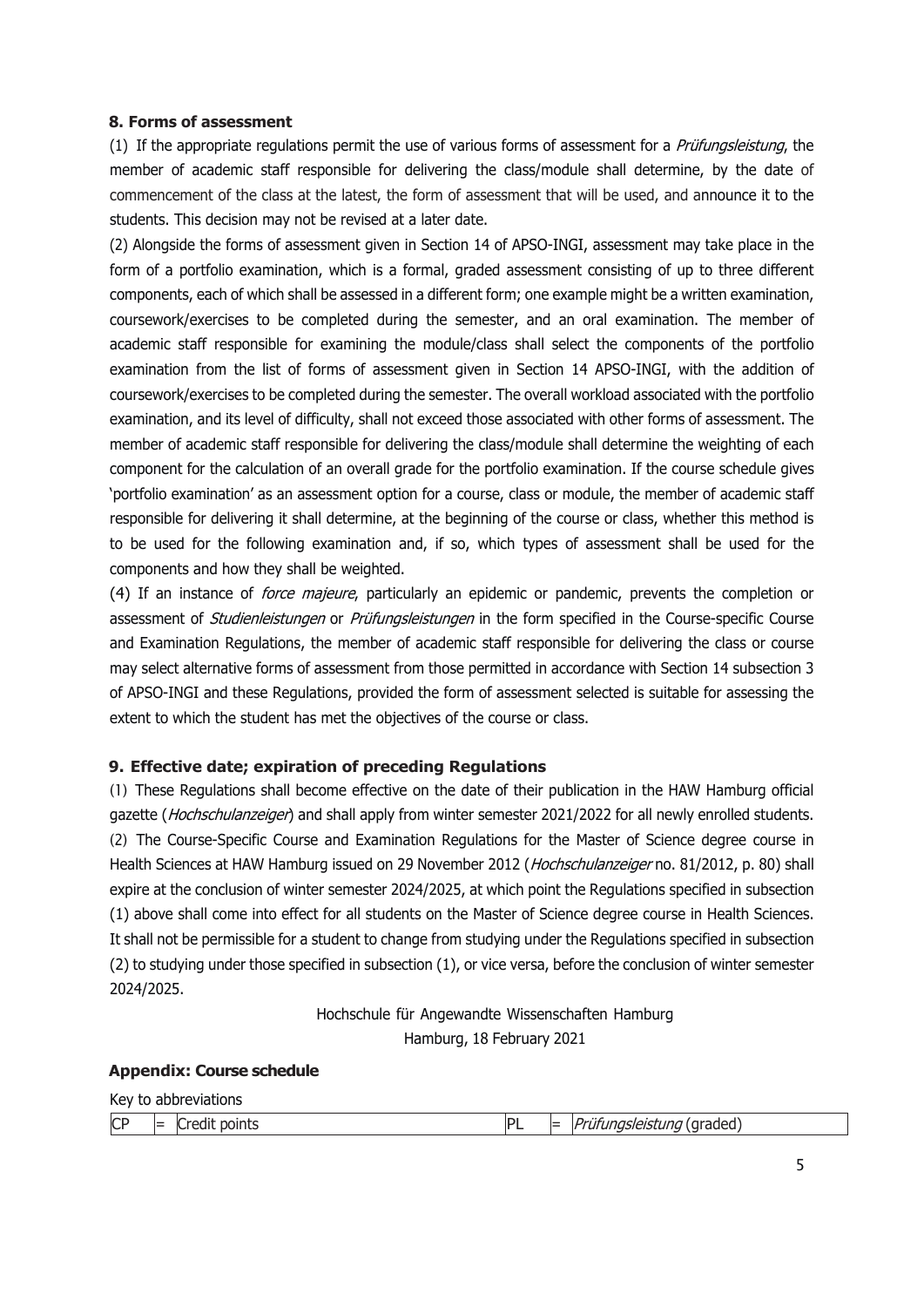| <b>CS</b> |     | Case study                                   | Por        | $=$ | Portfolio                                        |
|-----------|-----|----------------------------------------------|------------|-----|--------------------------------------------------|
| Gr        | $=$ | Group/class size                             | PA         |     | Type of examination/assessment<br>(Prüfungsart)  |
| <b>WP</b> | $=$ | Written paper                                | <b>PF</b>  | $=$ | Form of examination/assessment<br>(Prüfungsform) |
| <b>WE</b> |     | Written examination                          | Pres       | $=$ | Presentation                                     |
| LVA       |     | Type of class/course (Lehrveranstaltungsart) | lS         | $=$ | Seminar                                          |
| <b>OE</b> |     | Oral examination                             | Sem        | $=$ | Semester                                         |
| MT        |     | Master thesis                                | <b>SC</b>  |     | Seminar-style class                              |
| Pj        | $=$ | Project                                      | <b>SWS</b> | $=$ | Semesterwochenstunden                            |

In each case, the standard form of examination/assessment (PF) for this module is given. Alongside this, in parentheses, are any further forms of assessment which may be used, provided the specific design of the class or course calls for the use of this form of assessment and the member of academic staff in charge of delivering the module announces the intended use of this form of assessment in the first session in accordance with the provisions of Section 8 subsection 1 above.

|  | <b>Required modules</b> |
|--|-------------------------|
|  |                         |

|                | First part of course (42 CP of a total of 60 CP)                                |                          |    |                                                                   |           |                |                |           |           |  |
|----------------|---------------------------------------------------------------------------------|--------------------------|----|-------------------------------------------------------------------|-----------|----------------|----------------|-----------|-----------|--|
| No.            | <b>Module</b>                                                                   | <b>Sem</b>               | CP | Subject/course/LV                                                 | Gr        | <b>LVA</b>     | <b>SWS</b>     | <b>PA</b> | <b>PF</b> |  |
| 1.             | Concepts and<br>Dimensions of Health<br>Sciences and Public<br>Health and Basic | 1                        | 6  | Concepts and Dimensions<br>of HealthSciences and<br>Public Health | 25        | <b>SC</b>      | $\overline{2}$ | PL        | Por       |  |
|                | <b>Statistics and Basic</b><br>Epidemiology                                     |                          |    | Basic Statistics and Basic<br>Epidemiology                        | 25        | <b>SC</b>      | $\overline{2}$ |           |           |  |
| $\overline{2}$ |                                                                                 |                          |    | Advanced Qualitative<br><b>Research Methods</b>                   | 25        | <b>SC</b>      | $\overline{2}$ |           |           |  |
|                | Research Methods                                                                | 1                        | 6  | <b>Advanced Quantitative</b><br>Research Methods                  | 25        | <b>SC</b>      | 2              | PL        | Por       |  |
| 3              | Ethics and                                                                      | 1                        | 6  | Ethics<br>25                                                      | <b>SC</b> | $\overline{2}$ | PL             | Por       |           |  |
|                | Epistemology                                                                    |                          |    | Epistemology                                                      | 25        | <b>SC</b>      | $\overline{2}$ |           |           |  |
|                | Digitalisation and<br>Communication in<br><b>Health Sciences</b>                | 6<br>$1 \nightharpoonup$ |    | Digitalization in Health<br><b>Sciences</b>                       | 25        | <b>SC</b>      | $\overline{2}$ | PL        | CS (Por,  |  |
| 4              |                                                                                 |                          |    | Communication in<br><b>Health Sciences</b>                        | 25        | <b>SC</b>      | $\overline{2}$ |           | WP)       |  |
|                | Research andProject                                                             |                          |    | Research Design                                                   | 25        | <b>SC</b>      | $\overline{2}$ |           |           |  |
| 5              | Management                                                                      | 2                        | 6  | Project Management                                                | 25        | <b>SC</b>      | $\overline{2}$ | PL        | Pj (Por)  |  |
| 6              | Advanced                                                                        | $\overline{2}$           | 6  | <b>Advanced Biostatistics I</b>                                   | 25        | <b>SC</b>      | $\overline{2}$ | PL        | WE (OE,   |  |
|                | <b>Biostatistics</b>                                                            |                          |    | <b>Advanced Biostatistics II</b>                                  | 25        | <b>SC</b>      | $\overline{2}$ |           | Pres)     |  |
| 7              | Health Policy and<br><b>Health Economics</b>                                    |                          |    | Health Policy Research                                            | 25        | <b>SC</b>      | 2              |           |           |  |
|                | Research                                                                        | 2                        | 6  | <b>Health Economics</b><br>Research                               | 25        | <b>SC</b>      | $\overline{2}$ | PL        | Por       |  |